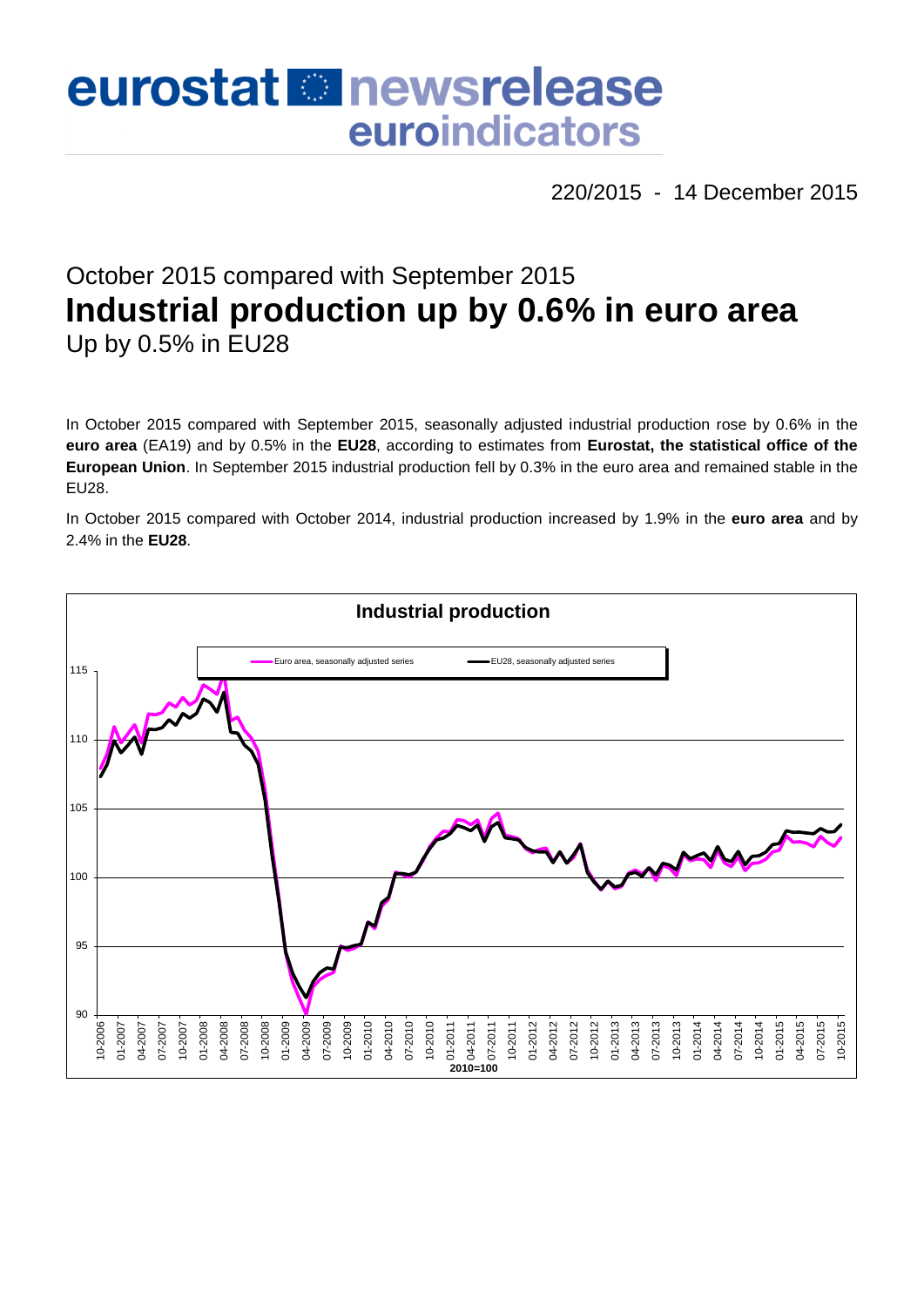# **Monthly comparison by main industrial grouping and by Member State**

The increase of 0.6% in industrial production in the **euro area** in October 2015, compared with September 2015, is due to production of durable consumer goods rising by 1.8%, capital goods by 1.4%, energy by 0.6% and nondurable consumer goods by 0.4%, while production of intermediate goods fell by 0.1%.

In the **EU28**, the increase of 0.5% is due to production of durable consumer goods rising by 1.2%, capital goods by 1.0%, energy by 0.8%, non-durable consumer goods by 0.2% and intermediate goods by 0.1%.

Among Member States for which data are available, the highest increases in industrial production were registered in **Lithuania** (+11.3%), the **Netherlands** (+4.3%), **Portugal** (+3.9%) and **Ireland** (+3.4%), and the largest decreases in **Greece** (-1.2%), **Denmark** and **Finland** (both -0.9%).

## **Annual comparison by main industrial grouping and by Member State**

The increase of 1.9% in industrial production in the **euro area** in October 2015, compared with October 2014, is due to production of durable consumer goods rising by 4.2%, capital goods by 3.5%, intermediate goods by 1.5%, non-durable consumer goods by 0.7% and energy by 0.2%.

In the **EU28**, the increase of 2.4% is due to production of capital goods rising by 4.0%, durable consumer goods by 3.3%, intermediate goods by 1.6%, energy by 1.2% and non-durable consumer goods by 1.0%.

Among Member States for which data are available, the highest increases in industrial production were registered in **Ireland** (+14.6%), **Lithuania** (+6.5%), the **Czech Republic** and **Croatia** (both +6.4%), and the largest decreases in the **Netherlands** (-2.6%), **Estonia** (-2.1%) and **Greece** (-1.9%).

#### Geographical information

The **euro area** (EA19) includes Belgium, Germany, Estonia, Ireland, Greece, Spain, France, Italy, Cyprus, Latvia, Lithuania, Luxembourg, Malta, the Netherlands, Austria, Portugal, Slovenia, Slovakia and Finland.

The **European Union** (EU28) includes Belgium, Bulgaria, the Czech Republic, Denmark, Germany, Estonia, Ireland, Greece, Spain, France, Croatia, Italy, Cyprus, Latvia, Lithuania, Luxembourg, Hungary, Malta, the Netherlands, Austria, Poland, Portugal, Romania, Slovenia, Slovakia, Finland, Sweden and the United Kingdom.

#### Methods and definitions

The **index of industrial production** measures the evolution of the volume of production for industry excluding construction, based on data adjusted for working day and seasonal effects.

**Seasonally adjusted** euro area and EU series are calculated by aggregating the seasonally adjusted national data. Eurostat carries out the seasonal adjustment of the data for those countries that do not adjust their data for seasonal effects.

Total industry covers [NACE rev.2](http://ec.europa.eu/eurostat/ramon/nomenclatures/index.cfm?TargetUrl=LST_NOM_DTL&StrNom=NACE_REV2&StrLanguageCode=EN&IntPcKey=&StrLayoutCode=HIERARCHIC) sections B to D.

Missing observations from Member States for recent months are estimated for the calculation of the euro area and the EU aggregates.

#### Revisions and timetable

Compared with data issued in the News Release [197/2015](http://ec.europa.eu/eurostat/documents/2995521/7073843/4-12112015-AP-EN.pdf/df0f99b6-c2f8-4224-8680-3ad158812d9c) of 12 November 2015, the monthly percentage change for September 2015 remains unchanged at -0.3% in the euro area and has been revised from -0.1% to 0.0% in the EU28. The annual percentage change has been revised from +1.7% to +1.3% in the euro area and remains unchanged at +1.8% in the EU28.

#### For more information

Eurostat's [database section](http://ec.europa.eu/eurostat/web/short-term-business-statistics/data/database) on short-term business statistics Eurostat's [Statistics Explained article](http://ec.europa.eu/eurostat/statistics-explained/index.php/Industrial_production_(volume)_index_overview) on the industrial production index Th[e weights of the Member States](https://circabc.europa.eu/w/browse/5e6d1e48-056c-4c6a-8278-3ab138bcf575) in the EU and euro area aggregates (See file EU-28\_EA-19\_NEWS\_RELEASE\_WEIGHTINGS\_2010) Eurostat's €-indicators [release calendar](http://ec.europa.eu/eurostat/news/release-calendar)

Issued by: **Eurostat Press Office**

**Tim ALLEN Tel: +352-4301-33 444 [eurostat-pressoffice@ec.europa.eu](mailto:eurostat-pressoffice@ec.europa.eu)** For further information on data:

#### **Carmen LIPP-LINGUA Tel: +352-4301-35 253 [carmen.lipp-lingua@ec.europa.eu](mailto:carmen.lipp-lingua@ec.europa.eu)**

**Media requests**: Eurostat media support / Tel: +352-4301-33 408 / [eurostat-media-support@ec.europa.eu](mailto:eurostat-media-support@ec.europa.eu) **Example 2.** Europa.eu/eurostat/ **Access 2. Access 2. Access 2. Access** 2. Access 2. Access 2. Access 2. Access 2. Access 2. Access 2. Access 2. Access 2. Access 2. Access 2. Access 2. Access 2. Access 2. Access 2. Access

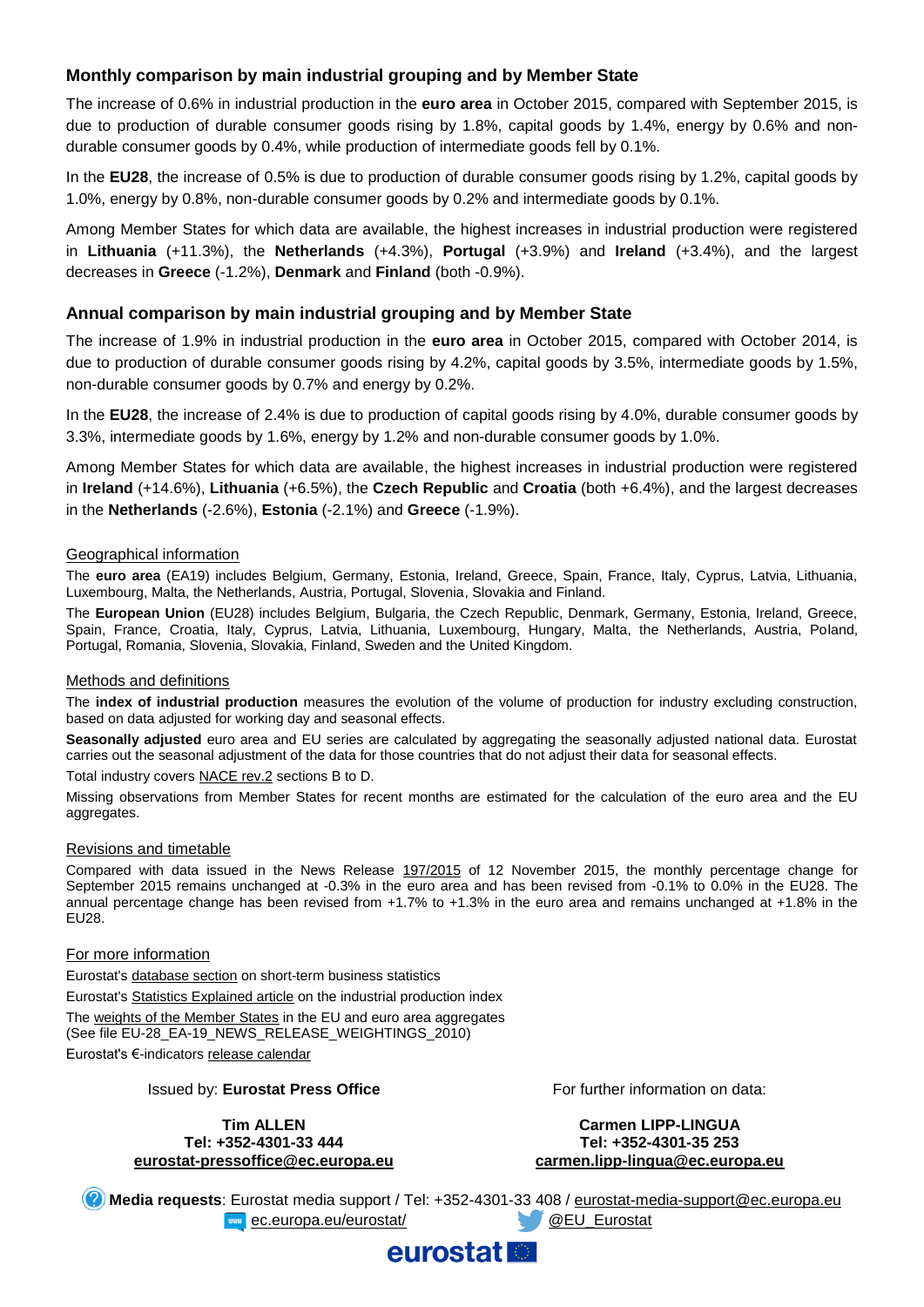# **Industrial production**

% change compared with previous month\*

|                            | $May-15$ | <b>Jun-15</b> | $Jul-15$ | <b>Aug-15</b> | <b>Sep-15</b> | <b>Oct-15</b> |
|----------------------------|----------|---------------|----------|---------------|---------------|---------------|
| <b>EA19</b>                |          |               |          |               |               |               |
| Total industry             | $-0.1$   | $-0.3$        | 0.8      | $-0.4$        | $-0.3$        | 0.6           |
| Intermediate goods         | 0.3      | $-0.3$        | $-0.4$   | 0.4           | 0.0           | $-0.1$        |
| Energy                     | $-2.7$   | 2.9           | 2.1      | $-3.6$        | 1.4           | 0.6           |
| Capital goods              | 1.3      | $-1.5$        | 1.7      | $-0.9$        | $-0.3$        | 1.4           |
| Durable consumer goods     | 0.1      | $-1.4$        | 1.0      | 2.0           | $-2.9$        | 1.8           |
| Non-durable consumer goods | $-0.5$   | $-0.3$        | 1.3      | 0.1           | $-1.4$        | 0.4           |
| <b>EU28</b>                |          |               |          |               |               |               |
| Total industry             | $-0.1$   | 0.0           | 0.4      | $-0.2$        | 0.0           | 0.5           |
| Intermediate goods         | $-0.1$   | 0.0           | $-0.5$   | 0.1           | 0.1           | 0.1           |
| Energy                     | $-1.0$   | 1.6           | 1.4      | $-1.7$        | 0.1           | 0.8           |
| Capital goods              | 0.7      | $-0.8$        | 0.8      | $-0.3$        | 0.3           | 1.0           |
| Durable consumer goods     | $-0.1$   | $-0.1$        | 0.1      | 1.1           | $-1.8$        | 1.2           |
| Non-durable consumer goods | 0.0      | $-0.5$        | 1.2      | 0.1           | $-0.8$        | 0.2           |

The source dataset is available [here.](http://appsso.eurostat.ec.europa.eu/nui/show.do?query=BOOKMARK_DS-069601_QID_2B77704D_UID_-3F171EB0&layout=TIME,C,X,0;GEO,L,Y,0;NACE_R2,L,Y,1;INDIC_BT,L,Z,0;S_ADJ,L,Z,1;UNIT,L,Z,2;INDICATORS,C,Z,3;&zSelection=DS-069601INDIC_BT,PROD;DS-069601UNIT,PCH_PRE;DS-069601INDICATORS,OBS_FLAG;DS-069601S_ADJ,SWDA;&rankName1=UNIT_1_2_-1_2&rankName2=INDIC-BT_1_2_-1_2&rankName3=INDICATORS_1_2_-1_2&rankName4=S-ADJ_1_2_-1_2&rankName5=TIME_1_0_0_0&rankName6=GEO_1_2_0_1&rankName7=NACE-R2_1_2_1_1&sortC=ASC_-1_FIRST&rStp=&cStp=&rDCh=&cDCh=&rDM=true&cDM=true&footnes=false&empty=false&wai=false&time_mode=ROLLING&time_most_recent=true&lang=EN&cfo=%23%23%23%2C%23%23%23.%23%23%23)

| <b>Total industry</b> | <b>May-15</b> | <b>Jun-15</b> | <b>Jul-15</b> | <b>Aug-15</b> | <b>Sep-15</b> | <b>Oct-15</b> |
|-----------------------|---------------|---------------|---------------|---------------|---------------|---------------|
| <b>EA19</b>           | $-0.1$        | $-0.3$        | 0.8           | $-0.4$        | $-0.3$        | 0.6           |
| <b>EU28</b>           | $-0.1$        | 0.0           | 0.4           | $-0.2$        | 0.0           | 0.5           |
| <b>Belgium</b>        | 0.3           | $-2.1$        | 1.9           | 0.5           | $-1.5$        |               |
| <b>Bulgaria</b>       | 0.7           | 0.6           | $-0.8$        | $-0.2$        | $-0.8$        | 0.0           |
| <b>Czech Republic</b> | $-0.2$        | 0.9           | 1.4           | $-3.8$        | 2.5           | 1.5           |
| <b>Denmark</b>        | $-2.4$        | 5.2           | $-5.0$        | 3.3           | $-0.9$        | $-0.9$        |
| Germany               | 0.4           | $-0.6$        | 0.9           | $-0.8$        | $-1.0$        | 0.1           |
| <b>Estonia</b>        | $-1.0$        | $-1.3$        | $-0.1$        | 0.4           | 0.1           | 0.9           |
| Ireland               | $-5.3$        | $-2.8$        | 8.6           | 0.1           | $-1.2$        | 3.4           |
| Greece                | $-5.6$        | $-0.2$        | 3.9           | 3.6           | $-1.8$        | $-1.2$        |
| <b>Spain</b>          | 0.4           | 0.7           | 0.6           | $-1.3$        | 1.3           | 0.3           |
| <b>France</b>         | 0.4           | 0.2           | $-0.9$        | 1.8           | 0.1           | 0.5           |
| <b>Croatia</b>        | 2.7           | $-2.7$        | 3.2           | $-3.7$        | 5.6           | 0.9           |
| <b>Italy</b>          | 0.9           | $-1.0$        | 1.1           | $-0.5$        | 0.2           | 0.5           |
| <b>Cyprus</b>         | 0.7           | $-2.4$        | 1.9           | 1.0           | $-1.2$        |               |
| Latvia                | $-2.1$        | $-1.3$        | 1.3           | $-1.3$        | $-0.7$        | $-0.4$        |
| Lithuania             | 1.9           | 0.7           | 0.4           | $-3.9$        | $-1.5$        | 11.3          |
| Luxembourg            | $-1.5$        | 1.1           | $-2.4$        | 5.0           | $-3.9$        |               |
| Hungary               | $-0.2$        | 1.0           | $-0.5$        | $-1.8$        | 2.9           |               |
| <b>Malta</b>          | 1.7           | 1.8           | $-1.5$        | $-1.2$        | $-0.9$        | $-0.4$        |
| <b>Netherlands</b>    | $-5.0$        | 4.2           | $-3.2$        | $-3.5$        | 2.5           | 4.3           |
| <b>Austria</b>        | $-0.1$        | 0.8           | 1.4           | $-1.5$        | $-0.8$        |               |
| Poland                | 0.9           | 0.4           | $-0.2$        | $-1.2$        | 1.7           | 0.8           |
| Portugal              | 1.5           | $-1.6$        | 2.1           | $-2.0$        | $-1.0$        | 3.9           |
| Romania               | $-0.1$        | 0.8           | 0.2           | $-0.5$        | 1.1           | $-0.1$        |
| Slovenia              | 1.0           | $-0.7$        | 0.9           | $-0.4$        | 0.5           | $-0.4$        |
| Slovakia              | 0.3           | 1.2           | 1.2           | $-1.7$        | 2.1           | $-0.3$        |
| <b>Finland</b>        | $-0.8$        | 1.3           | $-0.6$        | 0.0           | 1.3           | $-0.9$        |
| Sweden                | $-0.6$        | 0.5           | $-2.8$        | 3.9           | 0.9           | $-0.4$        |
| <b>United Kingdom</b> | 0.2           | $-0.1$        | $-0.4$        | 0.9           | 0.0           | 0.1           |
| <b>Norway</b>         | 2.4           | 3.6           | $-1.0$        | 1.5           | 1.4           | $-2.7$        |

\* Working day and seasonally adjusted

: Data not available

The source dataset is availabl[e here.](http://appsso.eurostat.ec.europa.eu/nui/show.do?query=BOOKMARK_DS-069601_QID_7D7B447E_UID_-3F171EB0&layout=TIME,C,X,0;GEO,L,Y,0;INDIC_BT,L,Z,0;S_ADJ,L,Z,1;UNIT,L,Z,2;NACE_R2,L,Z,3;INDICATORS,C,Z,4;&zSelection=DS-069601NACE_R2,B-D;DS-069601INDIC_BT,PROD;DS-069601UNIT,PCH_PRE;DS-069601INDICATORS,OBS_FLAG;DS-069601S_ADJ,SWDA;&rankName1=UNIT_1_2_-1_2&rankName2=INDIC-BT_1_2_-1_2&rankName3=INDICATORS_1_2_-1_2&rankName4=S-ADJ_1_2_-1_2&rankName5=NACE-R2_1_2_1_1&rankName6=TIME_1_0_0_0&rankName7=GEO_1_2_0_1&sortC=ASC_-1_FIRST&rStp=&cStp=&rDCh=&cDCh=&rDM=true&cDM=true&footnes=false&empty=false&wai=false&time_mode=ROLLING&time_most_recent=true&lang=EN&cfo=%23%23%23%2C%23%23%23.%23%23%23)

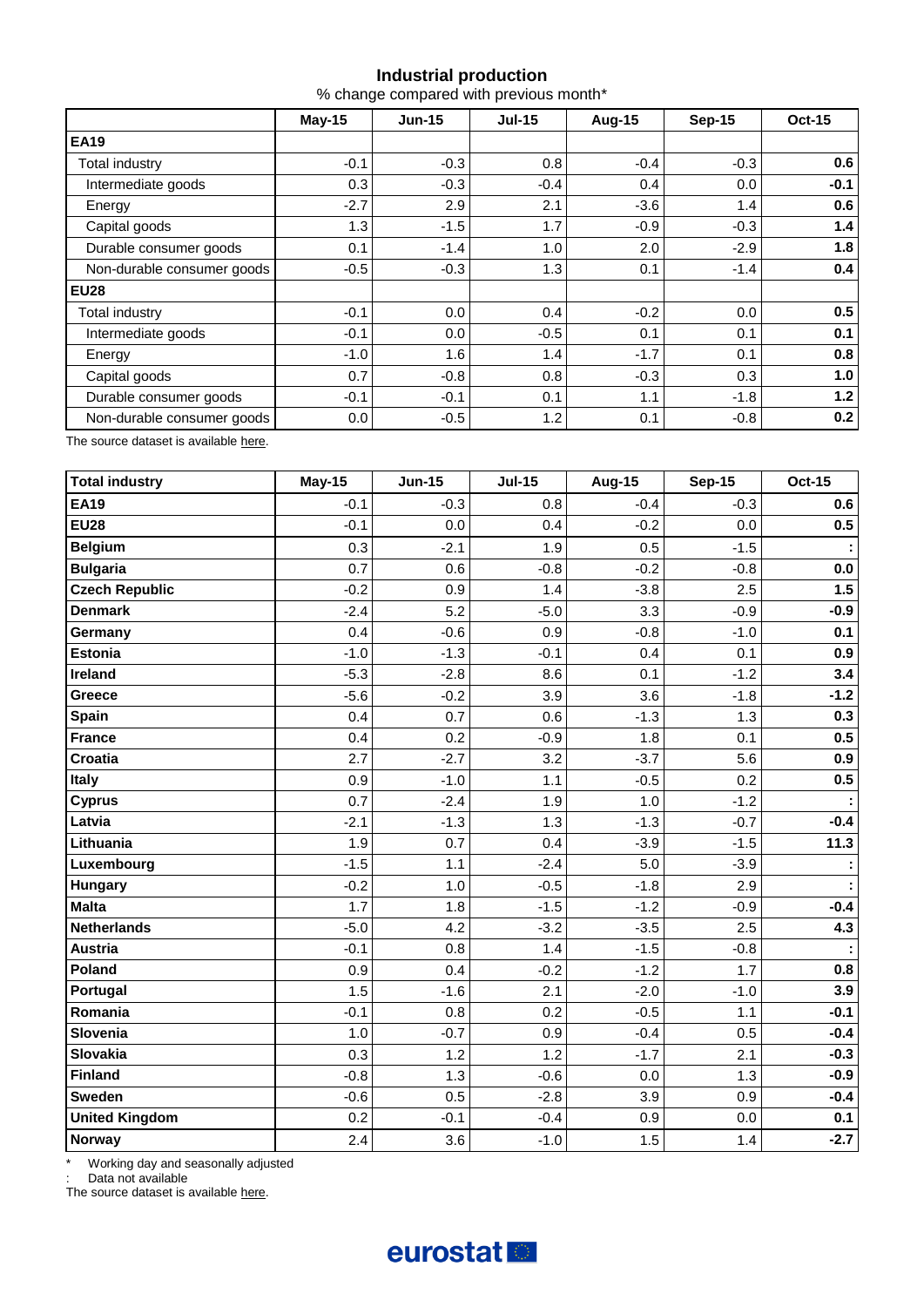# **Industrial production**

% change compared with same month of the previous year\*

|                            | <b>May-15</b> | <b>Jun-15</b> | <b>Jul-15</b> | <b>Aug-15</b> | <b>Sep-15</b> | <b>Oct-15</b> |  |
|----------------------------|---------------|---------------|---------------|---------------|---------------|---------------|--|
| <b>EA19</b>                |               |               |               |               |               |               |  |
| Total industry             | 1.7           | 1.5           | 1.8           | 2.2           | 1.3           | 1.9           |  |
| Intermediate goods         | 2.2           | 0.6           | 0.0           | 1.1           | 1.2           | 1.5           |  |
| Energy                     | $-3.7$        | $-0.2$        | 3.8           | $-2.2$        | $-1.8$        | 0.2           |  |
| Capital goods              | 3.9           | 2.1           | 1.8           | 4.1           | 1.9           | 3.5           |  |
| Durable consumer goods     | 4.4           | 0.7           | 1.5           | 6.5           | 2.3           | 4.2           |  |
| Non-durable consumer goods | $-0.3$        | 2.8           | 3.2           | 2.8           | 1.7           | 0.7           |  |
| <b>EU28</b>                |               |               |               |               |               |               |  |
| Total industry             | 2.1           | 2.1           | 1.9           | 2.5           | 1.8           | 2.4           |  |
| Intermediate goods         | 2.2           | 1.2           | 0.4           | 1.0           | 1.1           | 1.6           |  |
| Energy                     | $-1.1$        | 1.7           | 4.1           | 1.0           | $-0.2$        | $1.2$         |  |
| Capital goods              | 4.0           | 2.6           | 1.4           | 3.9           | 2.7           | 4.0           |  |
| Durable consumer goods     | 4.2           | 2.4           | 2.0           | 4.6           | 2.1           | 3.3           |  |
| Non-durable consumer goods | 0.0           | 2.0           | 2.7           | 2.3           | 1.5           | 1.0           |  |

The source dataset is available [here.](http://appsso.eurostat.ec.europa.eu/nui/show.do?query=BOOKMARK_DS-069601_QID_-25C68083_UID_-3F171EB0&layout=TIME,C,X,0;GEO,L,Y,0;NACE_R2,L,Y,1;INDIC_BT,L,Z,0;S_ADJ,L,Z,1;UNIT,L,Z,2;INDICATORS,C,Z,3;&zSelection=DS-069601INDIC_BT,PROD;DS-069601UNIT,PCH_PRE;DS-069601INDICATORS,OBS_FLAG;DS-069601S_ADJ,SWDA;&rankName1=UNIT_1_2_-1_2&rankName2=INDIC-BT_1_2_-1_2&rankName3=INDICATORS_1_2_-1_2&rankName4=S-ADJ_1_2_-1_2&rankName5=TIME_1_0_0_0&rankName6=GEO_1_2_0_1&rankName7=NACE-R2_1_2_1_1&sortC=ASC_-1_FIRST&rStp=&cStp=&rDCh=&cDCh=&rDM=true&cDM=true&footnes=false&empty=false&wai=false&time_mode=ROLLING&time_most_recent=true&lang=EN&cfo=%23%23%23%2C%23%23%23.%23%23%23)

| <b>Total industry</b> | <b>May-15</b> | <b>Jun-15</b> | <b>Jul-15</b> | <b>Aug-15</b> | <b>Sep-15</b> | <b>Oct-15</b> |
|-----------------------|---------------|---------------|---------------|---------------|---------------|---------------|
| <b>EA19</b>           | 1.7           | 1.5           | 1.8           | 2.2           | 1.3           | 1.9           |
| <b>EU28</b>           | 2.1           | 2.1           | 1.9           | 2.5           | 1.8           | 2.4           |
| <b>Belgium</b>        | 0.2           | $-4.5$        | 0.5           | 2.2           | $-2.4$        |               |
| <b>Bulgaria</b>       | 3.9           | 5.8           | 3.4           | 4.3           | 0.8           | 1.1           |
| <b>Czech Republic</b> | 5.2           | 6.0           | 7.4           | 7.0           | 3.5           | 6.4           |
| <b>Denmark</b>        | 0.4           | 10.5          | 1.4           | 2.7           | 2.6           | 1.1           |
| Germany               | 2.6           | 1.4           | 1.0           | 3.0           | 0.4           | $-0.1$        |
| <b>Estonia</b>        | $-2.0$        | $-2.8$        | $-5.8$        | $-2.9$        | $-4.0$        | $-2.1$        |
| Ireland               | $-3.0$        | 27.9          | 23.6          | 18.3          | 18.6          | 14.6          |
| Greece                | $-4.6$        | $-4.8$        | $-1.6$        | 4.3           | 2.9           | $-1.9$        |
| <b>Spain</b>          | 2.8           | 4.7           | 5.6           | 2.3           | 4.1           | 4.7           |
| <b>France</b>         | 2.5           | 1.1           | $-1.4$        | 1.8           | 1.0           | 3.6           |
| <b>Croatia</b>        | 4.4           | 1.5           | 3.9           | 2.7           | 5.5           | 6.4           |
| <b>Italy</b>          | 3.1           | $-0.3$        | 2.8           | 1.0           | 1.8           | 2.9           |
| <b>Cyprus</b>         | 5.1           | 0.1           | 4.0           | 3.5           | 4.4           |               |
| Latvia                | 4.2           | 3.7           | 5.4           | 4.0           | 2.0           | 1.7           |
| Lithuania             | 3.2           | 7.6           | 6.6           | 5.5           | $-0.3$        | 6.5           |
| Luxembourg            | $-1.2$        | 1.3           | $-4.2$        | 5.3           | $-2.6$        |               |
| Hungary               | 6.4           | 5.8           | 3.5           | 6.2           | 7.9           |               |
| <b>Malta</b>          | 11.1          | 6.1           | 9.4           | 8.6           | 3.5           | $1.7$         |
| <b>Netherlands</b>    | $-7.1$        | $-1.8$        | $-6.3$        | $-10.0$       | $-5.9$        | $-2.6$        |
| <b>Austria</b>        | 1.8           | $-0.4$        | 4.1           | 3.0           | 0.8           |               |
| Poland                | 5.1           | 5.1           | 3.9           | 3.1           | 4.1           | 4.8           |
| Portugal              | 3.6           | 2.7           | 3.2           | 0.1           | 3.8           | 4.5           |
| Romania               | 1.9           | 3.2           | 3.7           | 3.1           | 3.9           | 2.5           |
| Slovenia              | 6.1           | 3.7           | 3.1           | 5.1           | 6.1           | 3.2           |
| Slovakia              | 1.1           | 6.8           | 11.9          | 0.4           | 7.2           | 4.2           |
| <b>Finland</b>        | $-3.9$        | 0.2           | $-1.4$        | $-1.5$        | 1.4           | $-0.9$        |
| Sweden                | 5.3           | 3.2           | 0.4           | 5.3           | 7.3           | 5.5           |
| <b>United Kingdom</b> | 1.7           | 1.7           | 0.6           | 2.0           | 1.1           | 2.1           |
| Norway                | 4.0           | 2.8           | 2.9           | 3.1           | 2.0           | $-3.0$        |

\* Working day adjusted

: Data not available

The source dataset is availabl[e here.](http://appsso.eurostat.ec.europa.eu/nui/show.do?query=BOOKMARK_DS-069601_QID_-62B5D3E4_UID_-3F171EB0&layout=TIME,C,X,0;GEO,L,Y,0;INDIC_BT,L,Z,0;S_ADJ,L,Z,1;UNIT,L,Z,2;NACE_R2,L,Z,3;INDICATORS,C,Z,4;&zSelection=DS-069601NACE_R2,B-D;DS-069601INDIC_BT,PROD;DS-069601UNIT,PCH_SM;DS-069601INDICATORS,OBS_FLAG;DS-069601S_ADJ,WDA;&rankName1=UNIT_1_2_-1_2&rankName2=INDIC-BT_1_2_-1_2&rankName3=INDICATORS_1_2_-1_2&rankName4=S-ADJ_1_2_-1_2&rankName5=NACE-R2_1_2_1_1&rankName6=TIME_1_0_0_0&rankName7=GEO_1_2_0_1&sortC=ASC_-1_FIRST&rStp=&cStp=&rDCh=&cDCh=&rDM=true&cDM=true&footnes=false&empty=false&wai=false&time_mode=ROLLING&time_most_recent=true&lang=EN&cfo=%23%23%23%2C%23%23%23.%23%23%23)

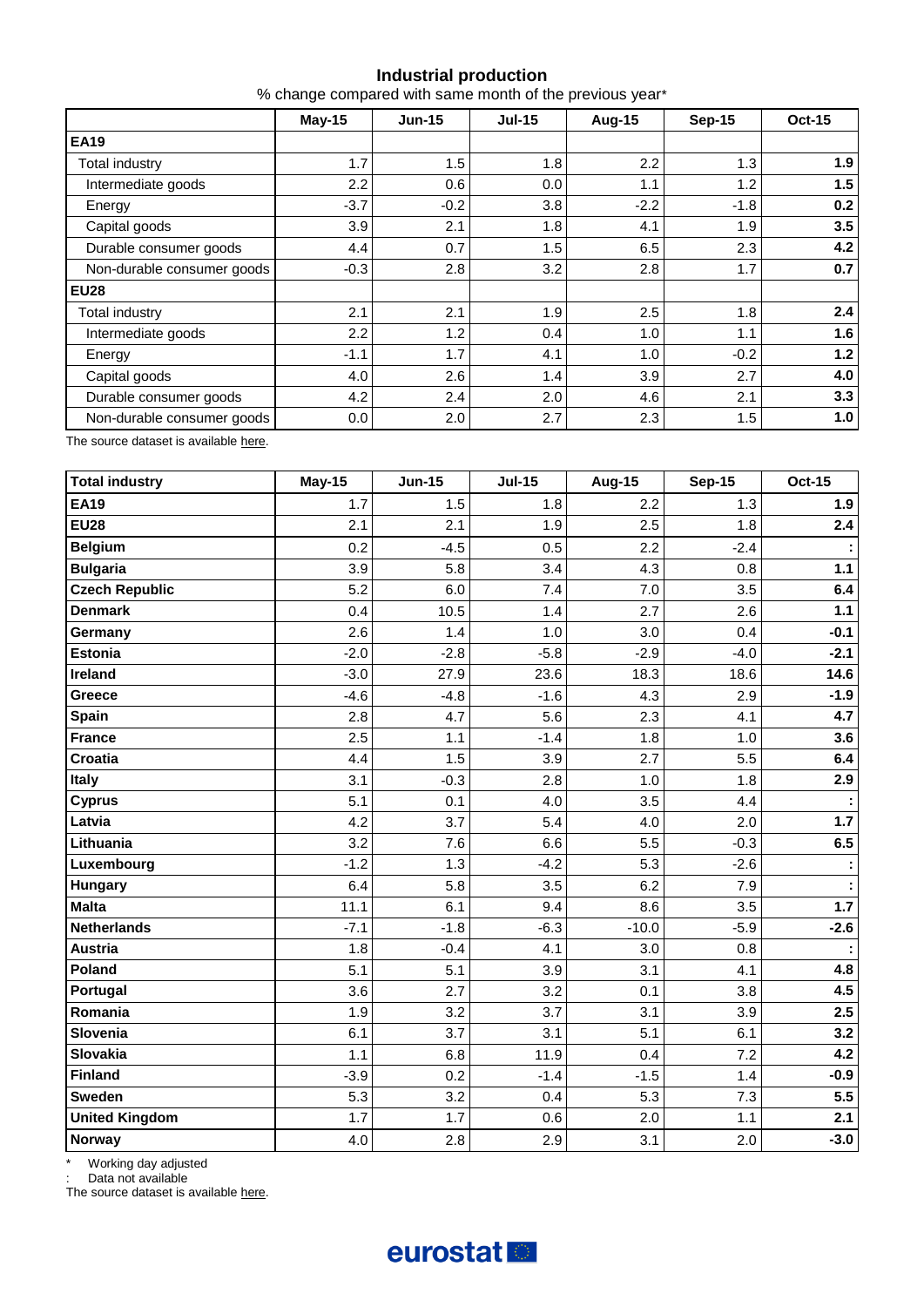# **Production indices for total industry, working day and seasonally adjusted**

(base year 2010)

|                       | 10/14 | 11/14 | 12/14 | 01/15 | 02/15 | 03/15 | 04/15 | 05/15 | 06/15 | 07/15 | 08/15 | 09/15 | 10/15 |
|-----------------------|-------|-------|-------|-------|-------|-------|-------|-------|-------|-------|-------|-------|-------|
| <b>EA19</b>           | 101.1 | 101.3 | 101.8 | 102.0 | 103.0 | 102.6 | 102.6 | 102.5 | 102.2 | 103.0 | 102.5 | 102.3 | 102.9 |
| <b>EU28</b>           | 101.6 | 101.8 | 102.4 | 102.5 | 103.4 | 103.3 | 103.3 | 103.2 | 103.2 | 103.6 | 103.3 | 103.3 | 103.8 |
| <b>Belgium</b>        | 103.1 | 104.5 | 102.8 | 104.4 | 101.1 | 104.2 | 103.3 | 103.5 | 101.3 | 103.3 | 103.8 | 102.3 |       |
| <b>Bulgaria</b>       | 108.3 | 108.4 | 109.6 | 111.4 | 110.6 | 109.1 | 109.5 | 110.2 | 110.9 | 110.0 | 109.8 | 109.0 | 109.0 |
| <b>Czech Republic</b> | 110.8 | 112.3 | 113.5 | 113.6 | 114.7 | 114.5 | 115.4 | 115.2 | 116.2 | 117.8 | 113.4 | 116.2 | 117.9 |
| <b>Denmark</b>        | 104.1 | 103.6 | 104.7 | 102.5 | 102.5 | 106.9 | 105.9 | 103.4 | 108.8 | 103.4 | 106.8 | 105.8 | 104.9 |
| Germany               | 108.0 | 108.1 | 109.2 | 108.9 | 109.1 | 108.6 | 109.3 | 109.7 | 109.0 | 110.0 | 109.1 | 108.0 | 108.1 |
| <b>Estonia</b>        | 130.4 | 131.6 | 130.8 | 127.4 | 128.3 | 127.4 | 128.8 | 127.5 | 125.9 | 125.8 | 126.3 | 126.4 | 127.6 |
| Ireland               | 121.0 | 126.6 | 116.0 | 118.5 | 149.9 | 135.0 | 138.5 | 131.2 | 127.5 | 138.5 | 138.7 | 137.0 | 141.6 |
| <b>Greece</b>         | 88.3  | 88.5  | 87.3  | 87.1  | 89.7  | 90.0  | 88.3  | 83.3  | 83.1  | 86.4  | 89.5  | 87.9  | 86.8  |
| Spain                 | 91.3  | 91.3  | 91.6  | 91.8  | 92.5  | 93.6  | 93.4  | 93.8  | 94.4  | 95.0  | 93.8  | 95.1  | 95.4  |
| <b>France</b>         | 97.2  | 97.0  | 98.5  | 99.0  | 99.6  | 99.6  | 98.5  | 98.9  | 99.1  | 98.2  | 99.9  | 100.0 | 100.5 |
| Croatia               | 92.5  | 95.2  | 95.2  | 91.4  | 94.5  | 96.7  | 92.9  | 95.4  | 92.8  | 95.8  | 92.3  | 97.5  | 98.4  |
| <b>Italy</b>          | 90.4  | 90.9  | 91.4  | 90.9  | 91.5  | 92.0  | 91.8  | 92.6  | 91.7  | 92.7  | 92.2  | 92.4  | 92.9  |
| <b>Cyprus</b>         | 71.1  | 70.3  | 70.9  | 71.2  | 72.5  | 72.6  | 74.1  | 74.7  | 72.9  | 74.3  | 75.0  | 74.1  |       |
| Latvia                | 114.8 | 112.3 | 112.3 | 109.2 | 110.1 | 121.9 | 122.0 | 119.4 | 117.9 | 119.5 | 117.9 | 117.1 | 116.7 |
| Lithuania             | 121.0 | 119.8 | 116.4 | 112.2 | 119.1 | 114.2 | 118.2 | 120.5 | 121.4 | 121.9 | 117.2 | 115.4 | 128.4 |
| Luxembourg            | 97.3  | 99.6  | 103.2 | 98.2  | 100.6 | 100.6 | 98.8  | 97.3  | 98.4  | 96.0  | 100.8 | 96.9  |       |
| Hungary               | 111.3 | 114.7 | 113.6 | 118.7 | 117.6 | 120.5 | 120.6 | 120.4 | 121.6 | 121.0 | 118.8 | 122.3 |       |
| <b>Malta</b>          | 96.8  | 96.0  | 93.1  | 99.8  | 98.6  | 98.8  | 99.1  | 100.8 | 102.6 | 101.0 | 99.8  | 99.0  | 98.5  |
| <b>Netherlands</b>    | 95.3  | 96.0  | 96.7  | 98.7  | 99.3  | 94.9  | 93.7  | 89.0  | 92.7  | 89.7  | 86.6  | 88.8  | 92.6  |
| <b>Austria</b>        | 108.5 | 107.0 | 110.4 | 110.7 | 111.2 | 109.9 | 109.7 | 109.6 | 110.5 | 112.1 | 110.4 | 109.5 |       |
| Poland                | 115.2 | 115.3 | 117.8 | 118.2 | 119.4 | 120.1 | 117.7 | 118.8 | 119.3 | 119.1 | 117.7 | 119.7 | 120.7 |
| Portugal              | 95.3  | 95.3  | 93.6  | 95.3  | 94.4  | 94.9  | 97.2  | 98.7  | 97.1  | 99.1  | 97.1  | 96.1  | 99.8  |
| Romania               | 129.4 | 129.2 | 129.3 | 130.7 | 131.0 | 131.2 | 131.0 | 130.9 | 131.9 | 132.2 | 131.6 | 133.1 | 133.0 |
| Slovenia              | 102.6 | 102.0 | 102.2 | 104.6 | 105.0 | 105.2 | 105.0 | 106.1 | 105.4 | 106.4 | 106.0 | 106.5 | 106.1 |
| Slovakia              | 126.7 | 125.0 | 127.1 | 127.1 | 127.4 | 129.9 | 128.4 | 128.8 | 130.3 | 131.9 | 129.7 | 132.4 | 132.0 |
| <b>Finland</b>        | 94.5  | 93.9  | 93.6  | 92.5  | 92.5  | 92.8  | 93.0  | 92.3  | 93.5  | 92.9  | 92.9  | 94.1  | 93.3  |
| Sweden                | 93.5  | 93.5  | 94.8  | 92.8  | 94.1  | 94.8  | 97.5  | 96.9  | 97.4  | 94.7  | 98.4  | 99.3  | 98.9  |
| <b>United Kingdom</b> | 97.4  | 97.4  | 97.3  | 97.3  | 97.7  | 98.3  | 98.4  | 98.6  | 98.5  | 98.1  | 99.0  | 98.9  | 99.0  |
| Norway                | 101.0 | 97.8  | 98.1  | 95.3  | 97.8  | 99.2  | 93.5  | 95.7  | 99.1  | 98.1  | 99.6  | 101.0 | 98.3  |

: Data not available

The source dataset is available [here.](http://appsso.eurostat.ec.europa.eu/nui/show.do?query=BOOKMARK_DS-069583_QID_58A8FBF4_UID_-3F171EB0&layout=TIME,C,X,0;GEO,L,Y,0;INDIC_BT,L,Z,0;NACE_R2,L,Z,1;S_ADJ,L,Z,2;INDICATORS,C,Z,3;&zSelection=DS-069583S_ADJ,SWDA;DS-069583INDIC_BT,PROD;DS-069583INDICATORS,OBS_FLAG;DS-069583NACE_R2,B-D;&rankName1=INDIC-BT_1_2_-1_2&rankName2=INDICATORS_1_2_-1_2&rankName3=S-ADJ_1_2_-1_2&rankName4=NACE-R2_1_2_-1_2&rankName5=TIME_1_0_0_0&rankName6=GEO_1_2_0_1&sortC=ASC_-1_FIRST&rStp=&cStp=&rDCh=&cDCh=&rDM=true&cDM=true&footnes=false&empty=false&wai=false&time_mode=ROLLING&time_most_recent=true&lang=EN&cfo=%23%23%23%2C%23%23%23.%23%23%23)